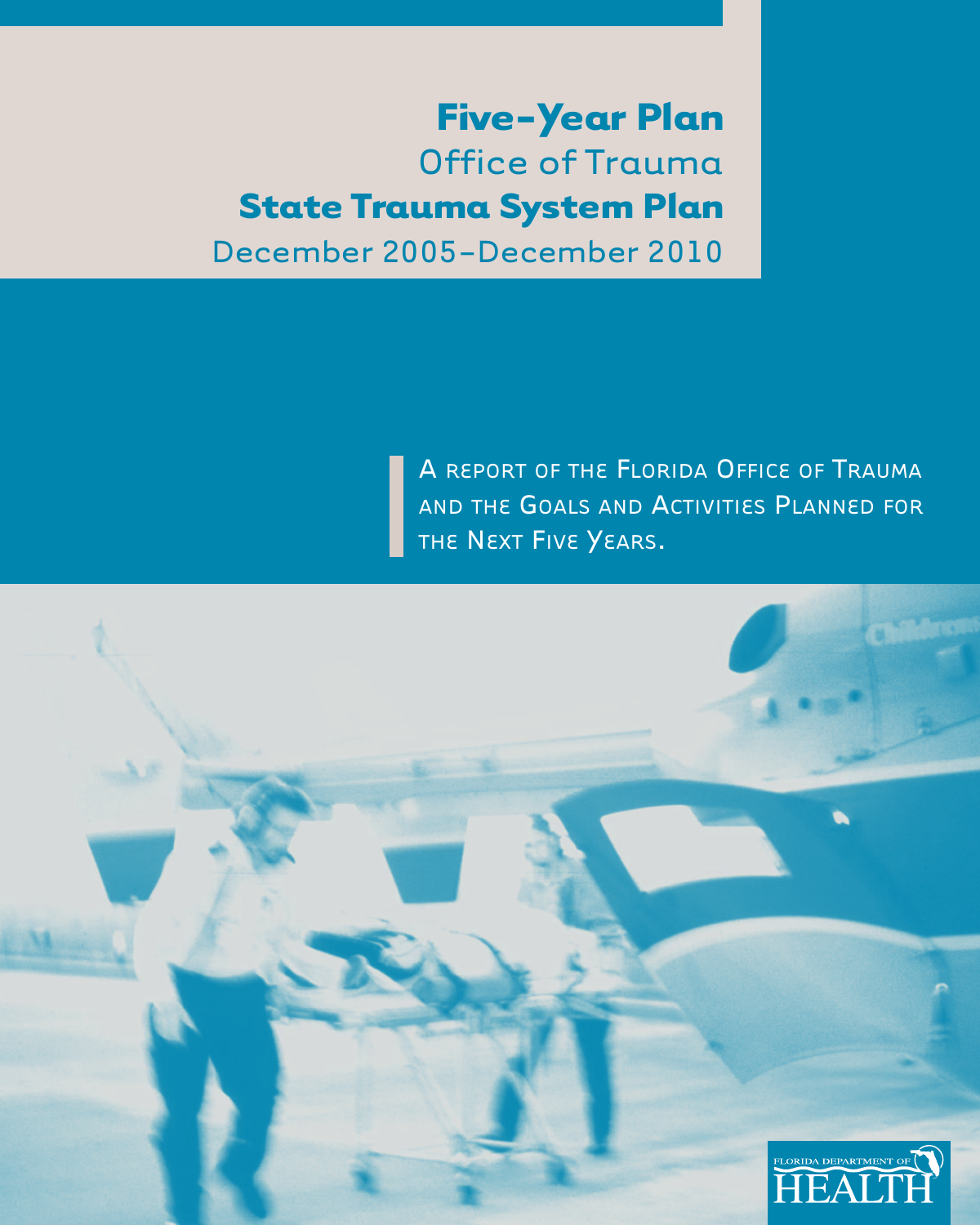**We welcome any comments, questions, or recommendations for improving the plan or our direction. You may contact us at:**

#### **Office of Trauma**

(850) 245-4440

#### **Physical Address**

4025 Esplanade Way, 3rd Floor Tallahassee, FL 32311-7829

#### **Mailing Address**

4052 Bald Cypress Way, Bin C-18 Tallahassee, FL 32399-1738

#### **Email**

demo@doh.state.fl.us

#### **Executive Community Health Nursing Director**

Susan McDevitt, R.N., M.S., M.B.A., F.A.C.H.C.A.

#### **Professional Staff**

Bernadette Behmke

Stephanie Farmer

Carma Harvey

Shelly Hyde

Alexander Macy

Brent Mason

George Schaffer

Christina Woodworth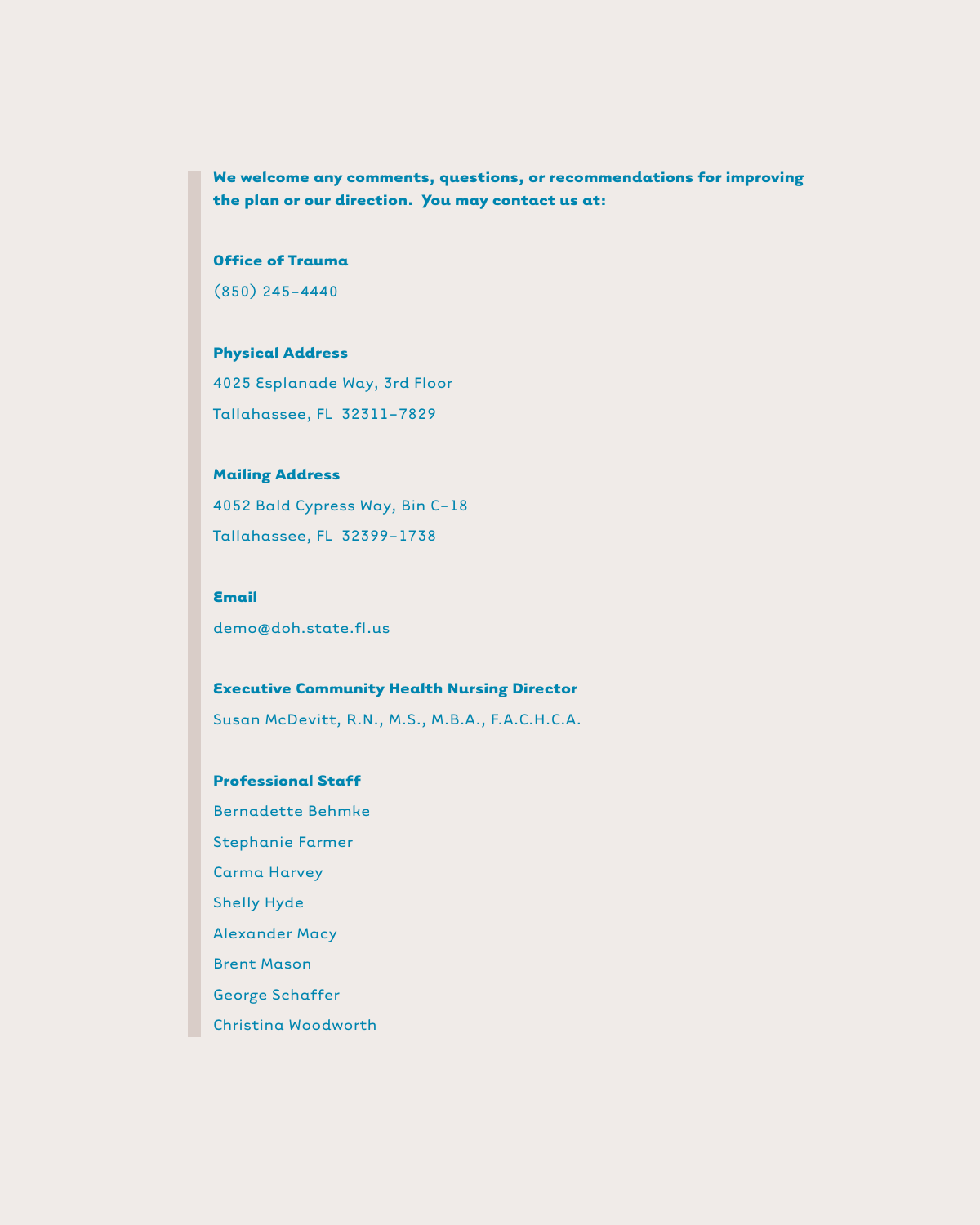# Table of Contents

| Mission, Vision, and Values (and all contained all contained and Mission, University Andrews, 2014)                                                                      |
|--------------------------------------------------------------------------------------------------------------------------------------------------------------------------|
|                                                                                                                                                                          |
|                                                                                                                                                                          |
|                                                                                                                                                                          |
| Appendix B - Trauma Centers Locator Map 18                                                                                                                               |
| Appendix C - Acronyms and Components of an Inclusive<br>Trauma System (and all and all and all and all and all and all and all and all and all and all and all and all a |
|                                                                                                                                                                          |

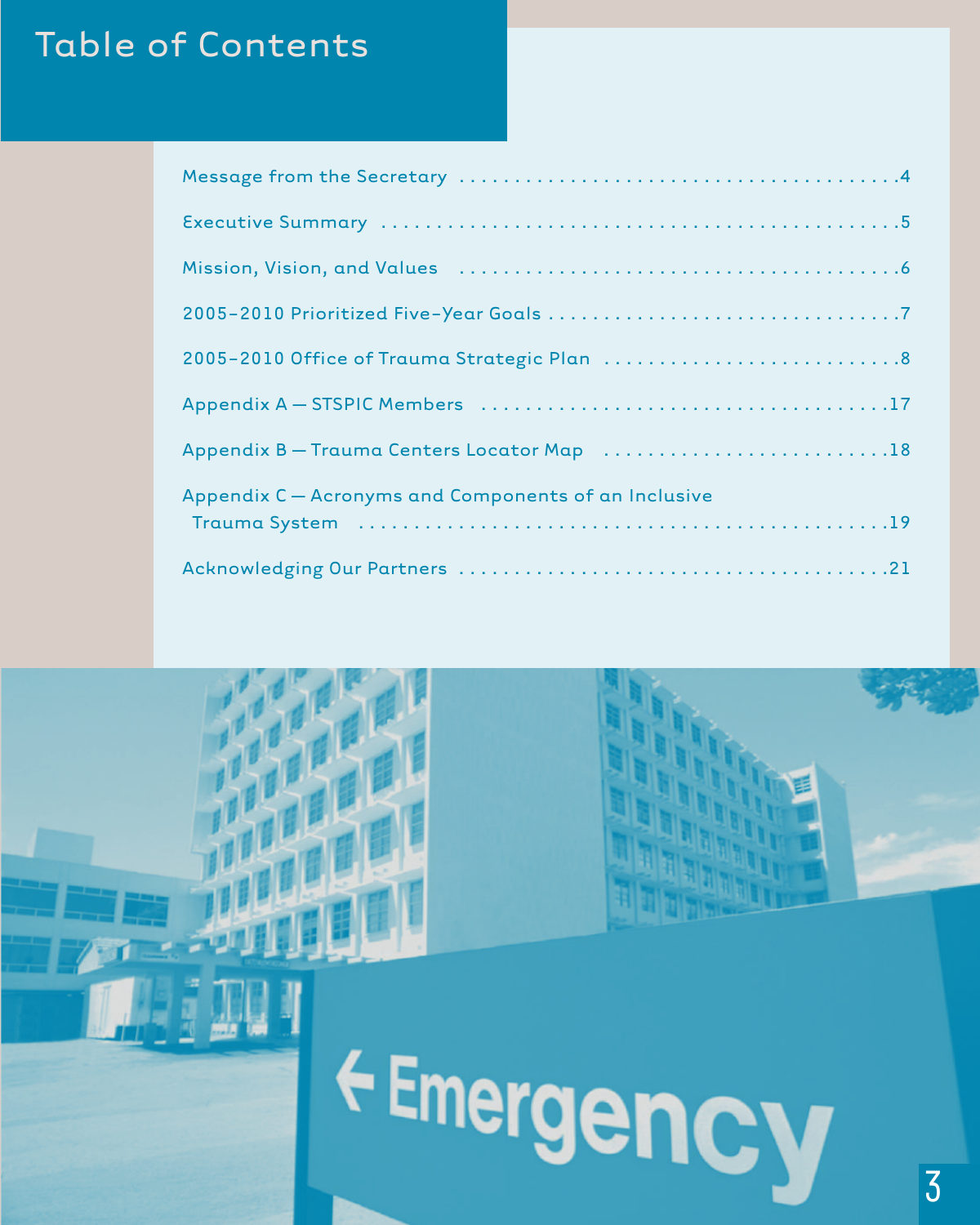# Message from the Secretary

#### December 2005

The Department of Health, Office of Trauma was pleased to provide a report on the Comprehensive Assessment of Trauma Care to the legislature last year.

Based on the recommendations of this report, Chapters 318.14, 318.18, and 395.4036, Florida Statutes (F.S.), were amended during the 2005 session, which directed the department to implement \$7.5 million dollars to the 21 state-approved trauma centers. Key proj-



ects for the State Trauma System Implementation Committee from 2000-2005 included the transfer and consultation criteria development, hospital partnership development, trauma service area review, trauma regions development, trauma registry development/implementation, disaster planning, Health Resources and Services Administration grants recipients with over/under triage and bombs, burns, and blasts. Congratulations to the members of the 2000-2005 State Trauma System Implementation Committee who worked to implement this plan.

The Florida Department of Health's, Office of Trauma, is pleased to present Florida's 2005-2010 Office of Trauma, State Trauma System Plan. This plan outlines goals, objectives, strategies, and activities to continue providing Florida with a road map to future statewide collaborative efforts within the continuum of care. This plan encompasses stakeholders from injury prevention, pre-hospital, Emergency Medical Services, acute care hospitals, trauma centers, rehab facilities, trauma agencies, quality improvement and research, disaster preparedness and public health preparedness.

Significant progress has been made in establishing the needs of Florida's trauma victims. The committee identified critical concerns and now shares with you those concerns and their goals to continue the inclusive trauma system in the following State Trauma System Plan December 2005-December 2010.

Sincerely,

of<br>rançois MD, PhD

**M. Rony François, M.D., M.S.P.H., Ph.D.**

Secretary, Department of Health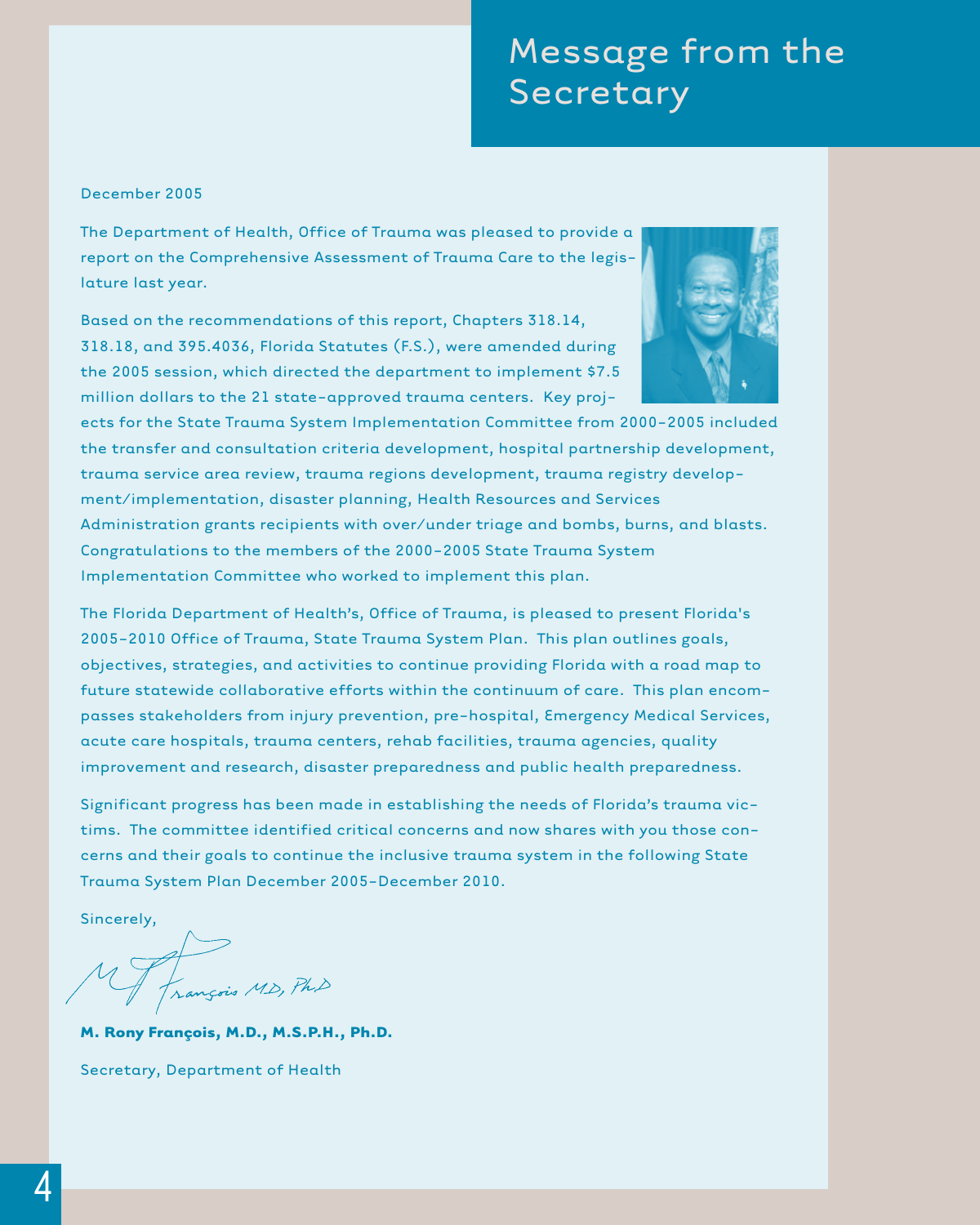# Executive Summary

T HE STATE TRAUMA SYSTEM PLAN DECEMBER  $2005 -$  December  $2010$  is the second FIVE-YEAR STATE TRAUMA SYSTEM PLAN DESIGNED TO IMPROVE THE EXISTING TRAUMA SYSTEM AND MEET THE NEEDS OF ALL TRAUMA VICTIMS IN AN INCLUSIVE TRAUMA SYSTEM. The first plan, published in December 2000, serves as the foundation for the development and enhancement of current and future goals, objectives, and strategies.

The process for development of the State Trauma System Plan December 2005 – December 2010 incorporates elements of the Florida Sterling Council's Sterling Criteria for Organizational Performance Excellence. The criteria provide a systematic approach to evaluate and improve processes and organizational performance based on a rigorous and comprehensive set of criteria, which include all the essential elements of a high-performing organization and provide a comprehensive framework for aligning resources, integrating approaches, and improving organizational effectiveness and capabilities.

The Office of Trauma's approach to implement the Sterling Management System for its strategic planning process includes a systematic four-phase process for strategy development and action plan deployment. The four-phase process includes Plan, Develop, Implement, and Review. The Plan phase includes a foundation review of existing goals, objectives, and strategies; identification, analysis, and prioritization of key organizational factors; and a gap analysis of current and future strategies. The Develop phase includes identification and prioritization of strategic goals; development of strategic objectives and strategies; and determination of resources, timelines, funding implications, and measures of success. Communication of strategies to staff and stakeholders and development of detailed action plans complete the Implement phase. Reviews of measures, outcomes, action plans, and an annual review of the five-year plan ensure strategies and actions stay current with organizational, customer, and stakeholder needs and changing requirements. The State Trauma System Plan December 2005 – December 2010 is the result of these processes and is outlined in this document.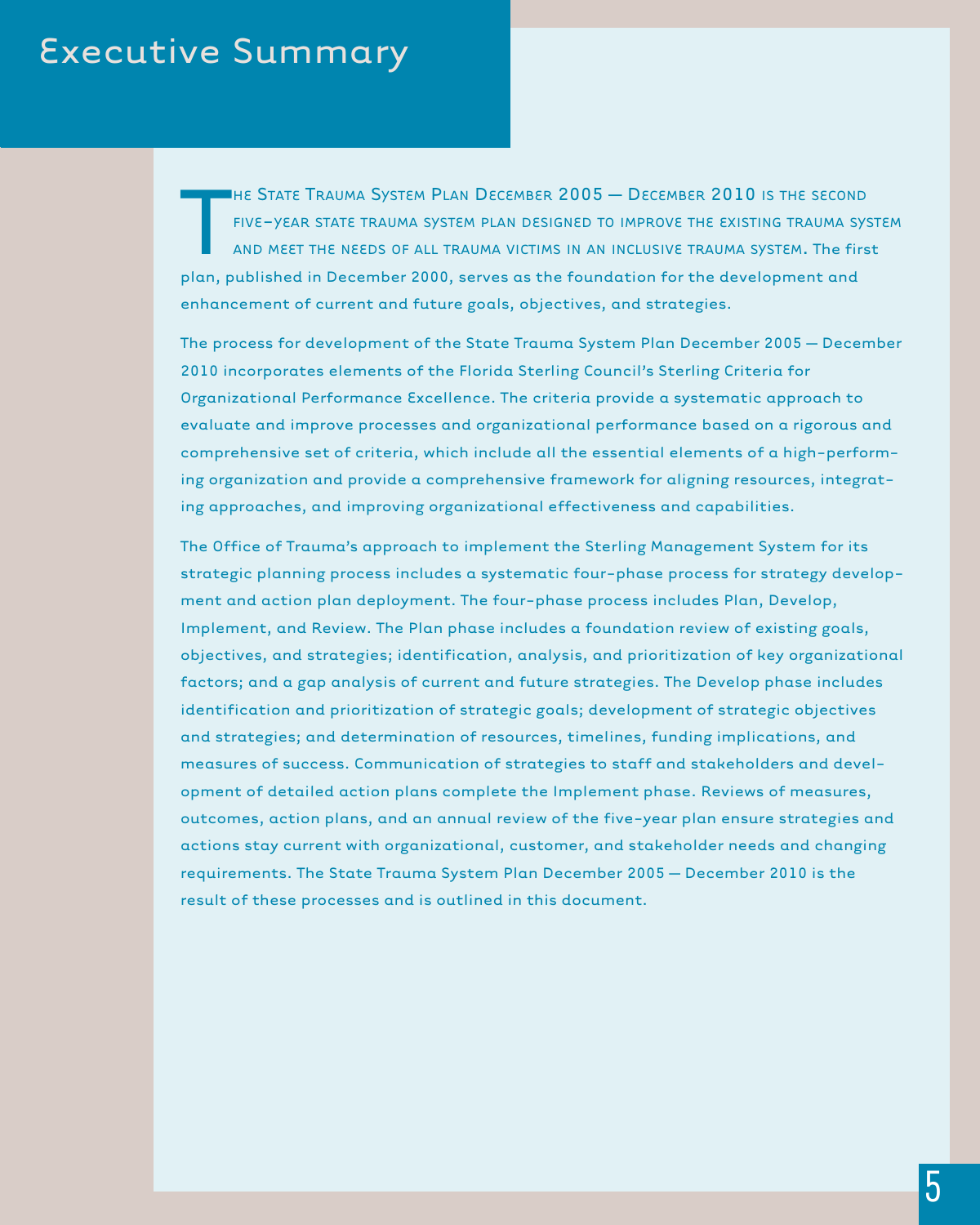

# Mission, Vision and Values

**TRAUMA MISSION:** Facilitate, promote and ensure that residents and visitors in Florida receive quality trauma care through planning, preparedness, and quality assurance.

**TRAUMA VISION:** All traumatically-injured patients in Florida will receive quality care at a trauma center within the Golden Hour.

#### **TRAUMA VALUES:**

- **■ Customers** we put the patient first always!
- The following values guide all our interactions with customers, stakeholders, employees and peers:
	- •**Excellence** we achieve and maintain quality results and outcomes through continuous performance improvement and learning.
	- •**Commitment to service:** we dedicate ourselves to provide services unconditionally and without partiality.
	- •**Accountability:** we take full responsibility for our behavior and performance.
	- •**Empowerment:** we create a culture that encourages people to exercise their judgment and initiative in pursuit of our goals.
	- •**Integrity**  our guide for our actions which incorporates our commitment to honesty, fairness, loyalty, and trustworthiness – is in the best interests of our customers and employees.
	- •**Respect** we recognize and honor the contributions of one another in our daily activities and create an environment where diversity is appreciated and encouraged.
	- •**Teamwork**  we encourage active collaboration to solve problems, make decisions, and achieve common goals.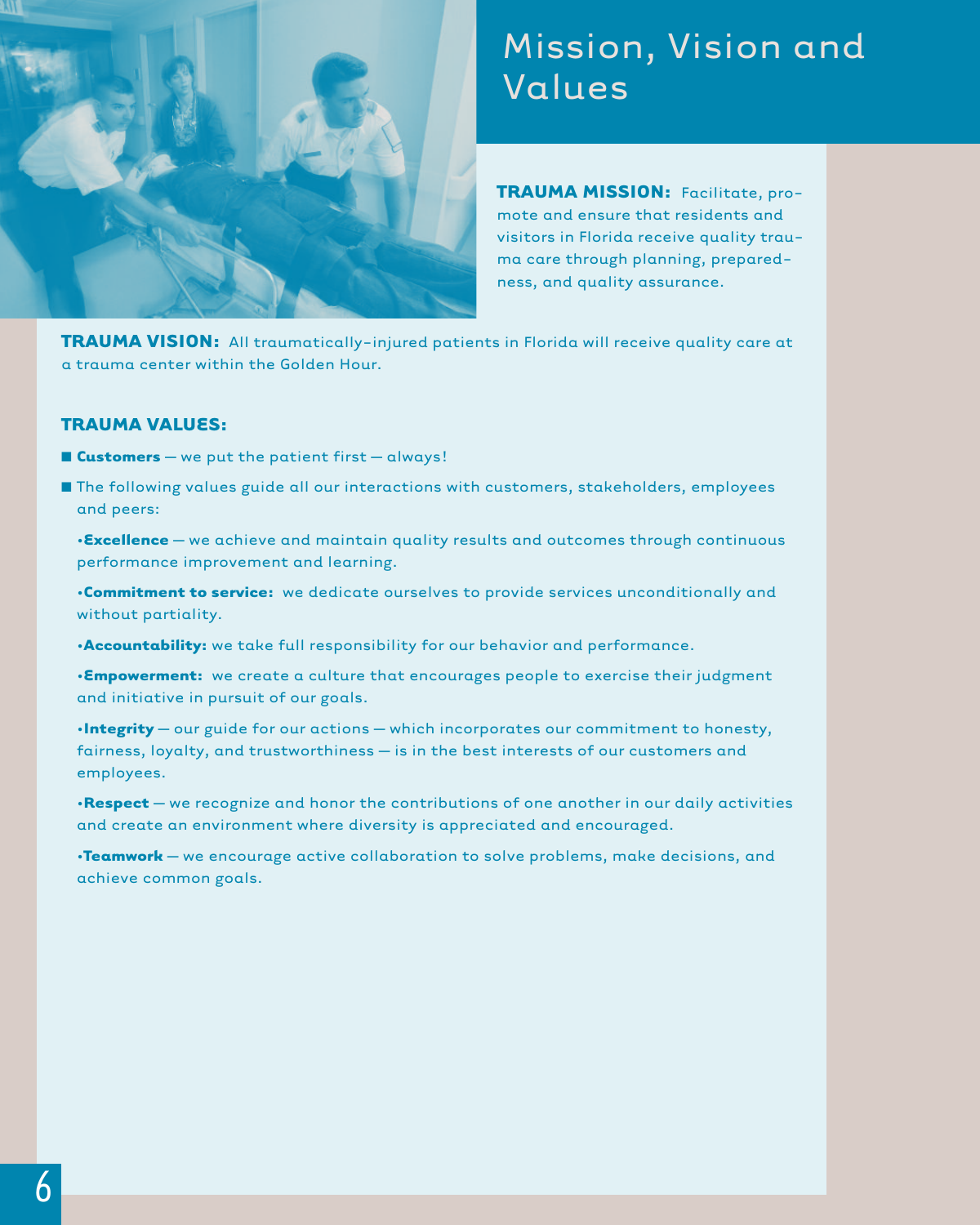# 2005-2010 Prioritzed Five Year Goals

**Goal 1 Leadership:** Have a viable, active state lead agency with authority, responsibility and resources to plan, implement and evaluate an inclusive trauma system for Florida.

**Goal 2 Injury Prevention and Control:** Have a state trauma system that is an active partner in a state-coordinated system for reducing injury-related morbidity and mortality.

**Goal 3 Emergency/Disaster Preparedness Plan:** Have a trauma system prepared to respond to emergency and disaster situations in coordination with state disaster plans.

**Goal 4 Pre-Hospital Care – Transport:** In coordination with the goals of the Emergency Medical Services (EMS) State Plan, to establish guidelines specific to the transport of trauma patients that result in timely and safe delivery to trauma care.

**Goal 5 Definitive Care – Trauma Centers:** Establish a statewide network of trauma centers, meeting minimum state standards for operation and provision of quality trauma care, in coordination with all other trauma system participants.

**Goal 6 Definitive Care – Medical Rehabilitation:** Establish rehabilitation centers as active participants in Florida's inclusive trauma system, resulting in coordinated post-acute care for trauma victims.

**Goal 7 Evaluation, Quality Management & Performance Improvement:** Establish a statewide system evaluation, quality management, and performance improvement process.

**Goal 8 Regional System Evaluation:** Establish regional system evaluation, quality management, and performance improvement in areas without a trauma agency.

**Goal 9 Trauma Registry:** To provide an accurate and accessible trauma registry to support trauma system evaluation, performance improvement, public health planning, injury prevention, and outcomes research.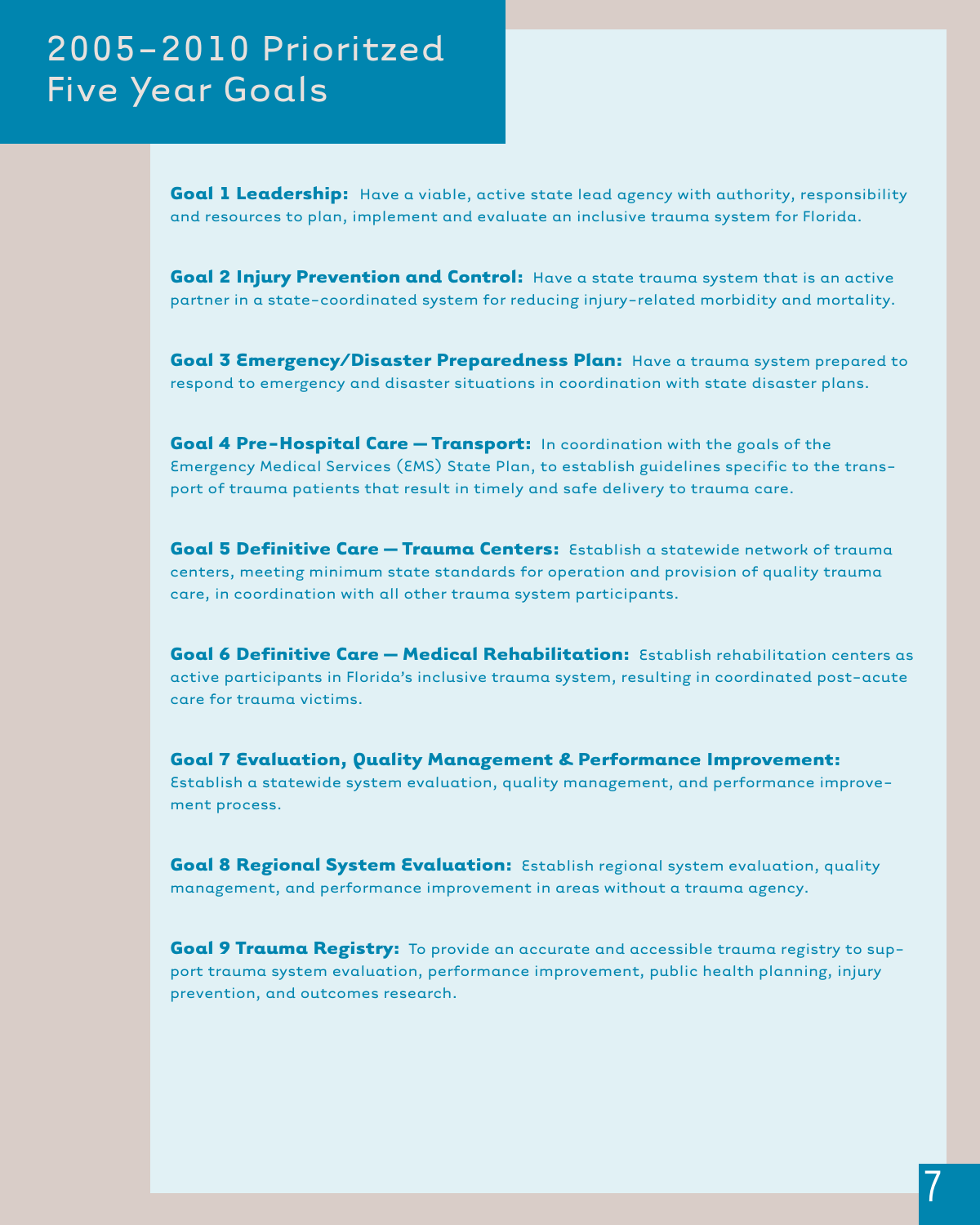### **GOAL 1 LEADERSHIP**

Have a viable, active state lead agency with authority, responsibility and resources to plan, implement and evaluate an inclusive trauma system for Florida.

| <b>STRATEGY</b>                                                                                                                                                                                                                                                                                                     | <b>TIMEFRAME</b> | LEAD(S)                   | <b>PARTNER(S)</b>                                                                                          | <b>FUNDING IMPLICATIONS</b>                  |
|---------------------------------------------------------------------------------------------------------------------------------------------------------------------------------------------------------------------------------------------------------------------------------------------------------------------|------------------|---------------------------|------------------------------------------------------------------------------------------------------------|----------------------------------------------|
| 1A Designate the Office of Trauma<br>within the Department of<br>Health (DOH) as the lead office<br>with responsibility to<br>implement and maintain a<br>comprehensive trauma system.                                                                                                                              | 1998-Ongoing     | <b>DOH</b>                | Trauma Stakeholders and<br><b>Community Organizations</b>                                                  | No additional funding.                       |
| 1B Develop and implement a<br>statewide multidisciplinary<br>trauma system committee, with<br>membership to include the<br>entities listed in Chapter 395,<br>Florida Statutes, including the<br><b>Board of Medicine and the</b><br>Board of Nursing, to provide<br>overall guidance to trauma<br>system planning. | 1998-Ongoing     | <b>DOH</b>                | Trauma Stakeholders and<br><b>Community Organizations</b>                                                  | May be accomplished with<br>current funding. |
| IC Develop coordinated guidelines,<br>standards and rules that clearly<br>define trauma system<br>standards, consistent with<br>Florida Statutes, to ensure and<br>enforce compliance.                                                                                                                              | 1998-Ongoing     | <b>DOH</b>                | Trauma Stakeholders and<br><b>Community Organizations</b>                                                  | May be accomplished with<br>current funding. |
| 1D Develop and seek adequate<br>funding for Florida's inclusive<br>trauma system.                                                                                                                                                                                                                                   | $2005 - 2010$    | <b>DOH</b><br><b>AHCA</b> | Trauma Stakeholders and<br><b>Community Organizations</b>                                                  | Contingent upon additional<br>funding.       |
| 18 Develop adequate,<br>permanent/recurring funding<br>for all components of local and<br>regional trauma agencies,<br>trauma centers and the DOH.                                                                                                                                                                  | $2005 - 2010$    | <b>DOH</b><br><b>AHCA</b> | Trauma Stakeholders,<br><b>Community Organizations,</b><br>and Elected state, county,<br>& local officials | Contingent upon additional<br>funding.       |

- Establish communication linking local, regional, and state trauma organizations.
- Develop strategies to work with Florida Hospital Association, Florida Alliance, and Florida Legislature to increase funding.
- The lead agency has developed and implemented a statewide multidisciplinary trauma system committee to provide overall guidance to trauma system planning and implementation strategies.
- The trauma system plan clearly describes the system design and is used to guide system implementation and management.
- Designated funding for the trauma system support infrastructure (lead agency) is legislatively appropriated.
- Legislative authority (statute and rule) plans, develops, implements, manages and evaluates the trauma system and its component's parts including the identification of the lead agency and the designation of trauma facilities.
- Legislative authority states that all trauma system components, EMS, injury control, emergency management, and planning documents link together for the effective implementation of the trauma system.
- Administrative rules direct the development of operational policies and procedures at the state, regional and local levels.
- The lead agency has clearly defined trauma system standards, facility transfer protocols, triage protocols, and data collection standards and has sufficient legal authority to ensure and enforce compliance.
- The lead agency has implemented/evaluated a statewide multidisciplinary committee for planning and meets quarterly.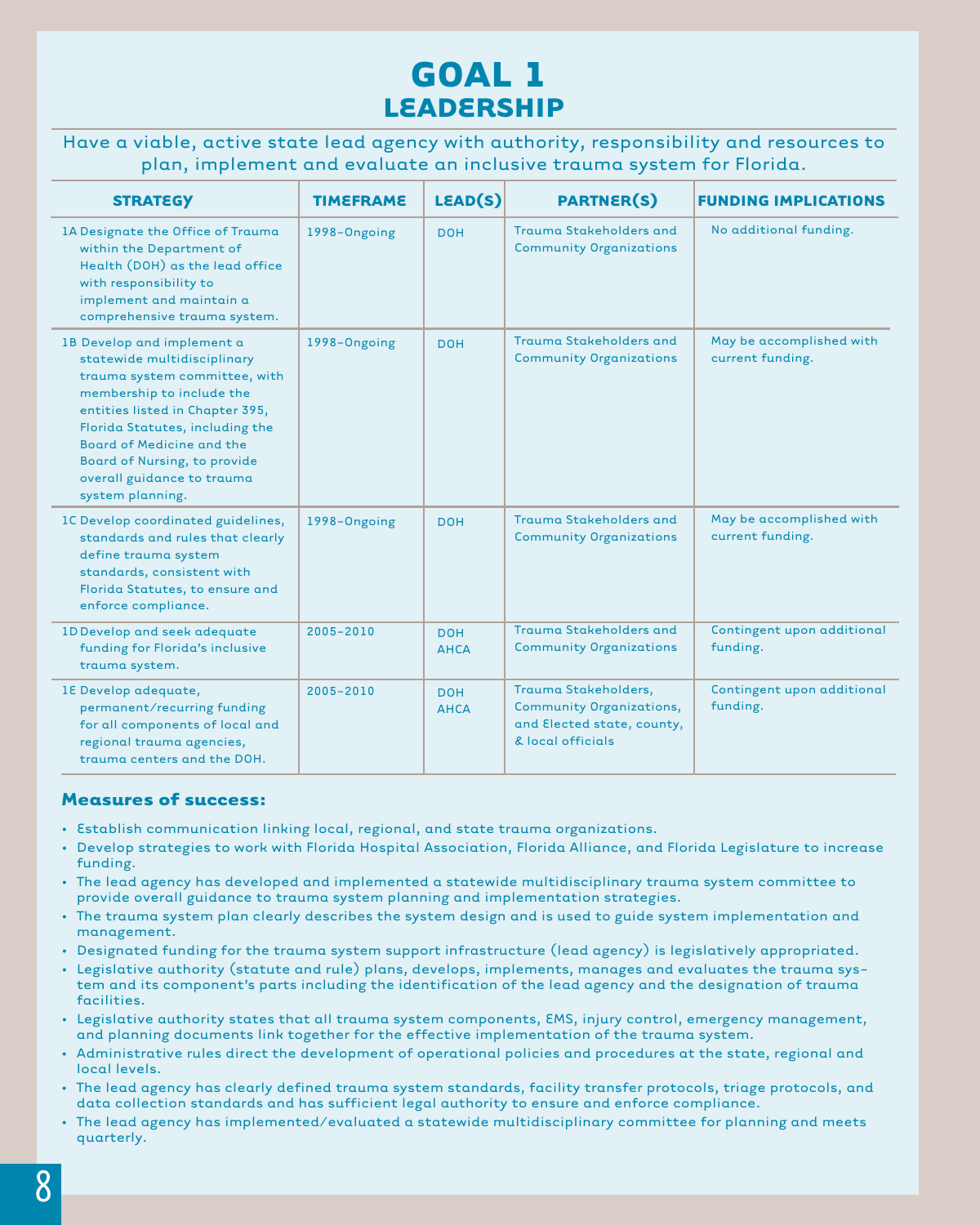### **GOAL 2 INJURY PREVENTION AND CONTROL**

Have a state trauma system that is an active partner in a state-coordinated system for reducing injury-related morbidity and mortality.

| <b>STRATEGY</b>                                                                                                                                                                  | <b>TIMEFRAME</b> | LEAD(S)                              | <b>PARTNER(S)</b>                       | <b>FUNDING IMPLICATIONS</b>                  |
|----------------------------------------------------------------------------------------------------------------------------------------------------------------------------------|------------------|--------------------------------------|-----------------------------------------|----------------------------------------------|
| 2A Develop and implement<br>strategies for trauma system<br>participants to effectively<br>contribute to primary<br>prevention and research<br>activities for injury prevention. | 1998-Ongoing     | <b>DOH</b><br><b>FCOT</b>            | Trauma Stakeholders,<br>OIP, BSCI, EMS  | May be accomplished with<br>current funding. |
| 2B Coordinate with the<br>development of the<br>State Injury Prevention Plan,<br>and incorporate relevant<br>information into the State<br>Trauma System Plan.                   | 2000-Ongoing     | <b>DOH</b><br>OIP                    | Trauma Stakeholders,<br>FCOT, BSCI, EMS | No additional funding<br>required.           |
| 2C Promote the use of successful<br>injury prevention strategies to<br>local community leaders and<br>encourage community<br>partnerships.                                       | 2006-2010        | <b>DOH</b><br><b>OIP</b>             | FCOT, BSCI, EMS                         | No additional funding<br>required.           |
| 2D Assure that there are<br>appropriate trauma public<br>awareness and injury<br>prevention programs.                                                                            | 1998-Ongoing     | <b>DOH</b><br><b>DOH</b><br>(Trauma) | OIP, BSCI, EMS                          | May be accomplished with<br>current funding. |

- Establish community partnership in local area.
- Clearly define high-risk groups at the local and state levels.
- Decrease specified injuries in high-risk groups.
- Utilize web site and disseminate information.
- Develop strategies for primary prevention activities.
- Identify existing programs and partnerships within geographic area.
- A public information and education program exists that heightens public awareness of trauma as a disease, the need for a trauma system, and the preventability of injury.

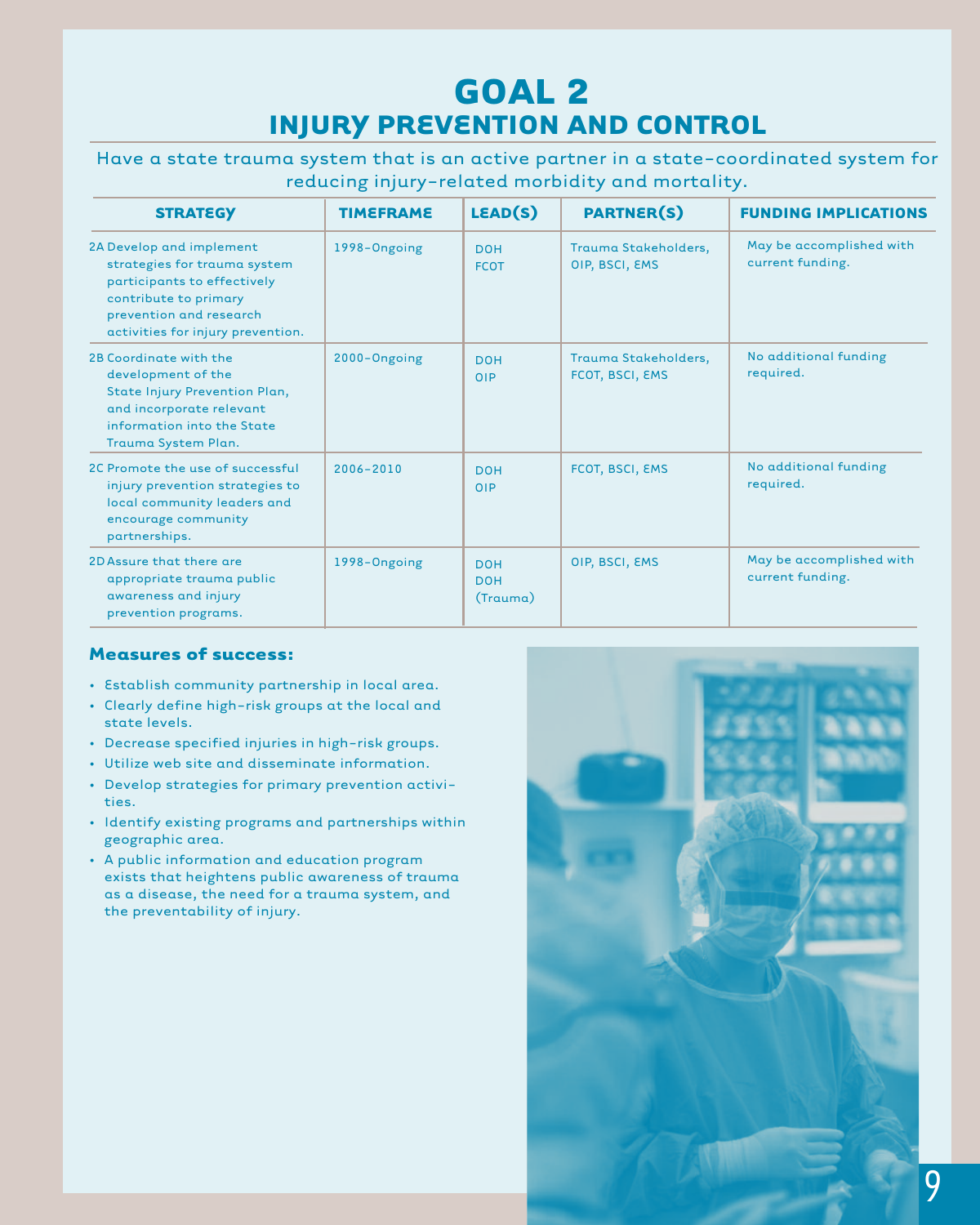### **GOAL 3 EMERGENCY/DISASTER PREPAREDNESS PLAN**

Have a trauma system prepared to respond to emergency and disaster situations in coordination with state disaster plans.

| <b>STRATEGY</b>                                                                                                                       | <b>TIMEFRAME</b> | LEAD(S)                                            | <b>PARTNER(S)</b> | <b>FUNDING IMPLICATIONS</b>                  |
|---------------------------------------------------------------------------------------------------------------------------------------|------------------|----------------------------------------------------|-------------------|----------------------------------------------|
| 3A Establish coordinated emer-<br>gency and disaster planning<br>criteria for all participants in<br>Florida's trauma system.         | 1998-Ongoing     | <b>DOH</b><br><b>EOC</b><br><b>DOH</b><br>(Trauma) | <b>EMS, PHP</b>   | May be accomplished with<br>current funding. |
| 3B Establish emergency/disaster<br>response plans to assure<br>trauma system readiness for all<br>components of the trauma<br>system. | 1998-Ongoing     | <b>DOH</b><br><b>EOC</b><br><b>DOH</b><br>(Trauma) | <b>EMS, PHP</b>   | May be accomplished with<br>current funding. |
| 3C Encourage active trauma<br>system participant involvement<br>in local, regional, and state<br>disaster preparedness planning.      | $2000 - 2010$    | <b>DOH</b><br><b>EOC</b><br><b>DOH</b><br>(Trauma) | <b>EMS, PHP</b>   | May be accomplished with<br>current funding. |

- Trauma system plan has established clearly defined methods of integrating with disaster preparedness plans (all hazards).
- Trauma system plan has defined methods of integrating the trauma system plan with the EMS, emergency disaster, and Public Health Preparedness plans.
- Trauma system plan includes identification of additional resources, both work force and equipment, necessary to respond to mass casualty situations.
- The trauma system and the disaster management system have formal established linkages for support integration and operational management.
- The trauma system has completed gap analysis based on resource assessment for trauma disaster preparedness.

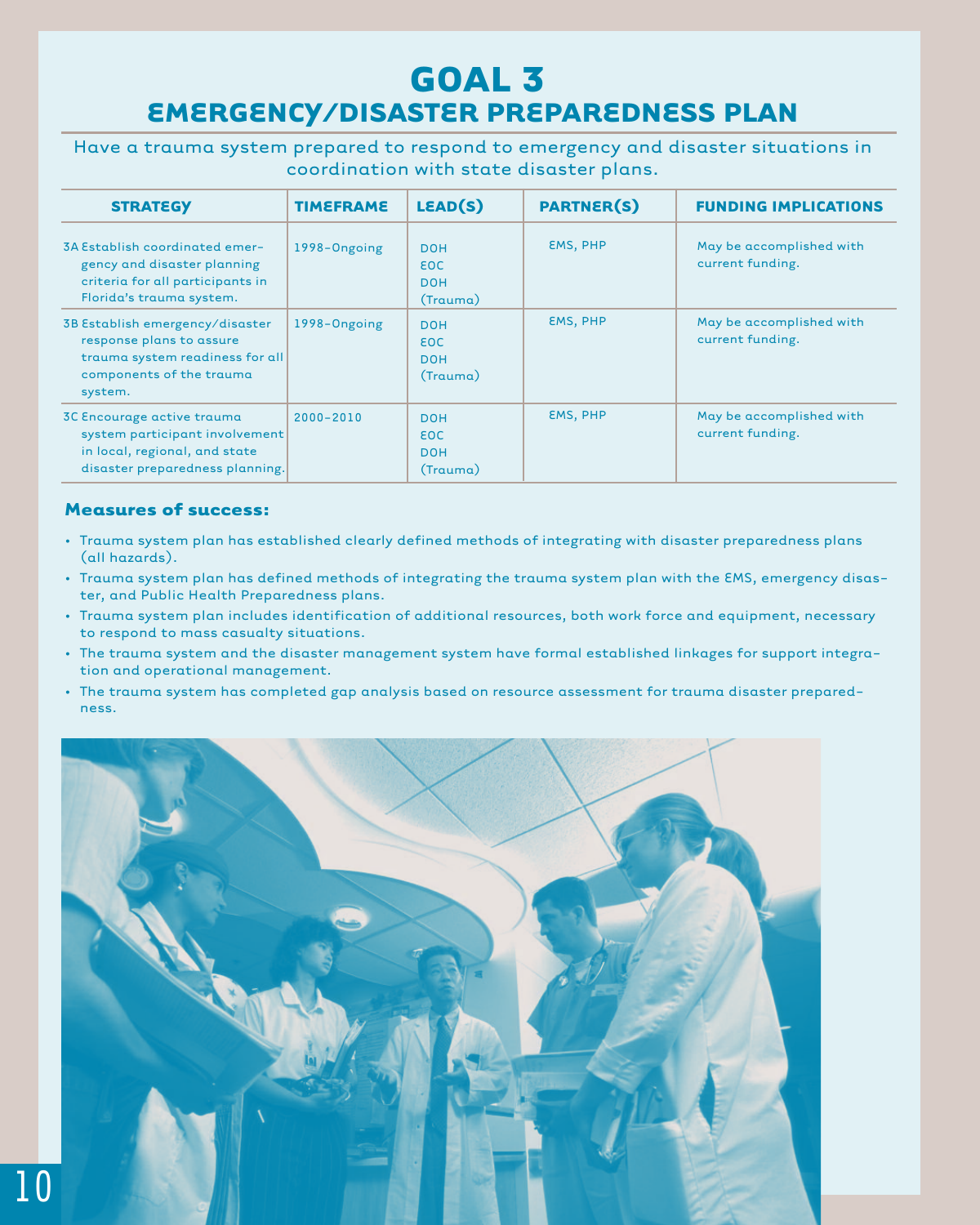### **GOAL 4 PRE-HOSPITAL CARE: TRANSPORT**

In coordination with the goals of the EMS State Plan, to establish guidelines specific to the transport of trauma patients that result in timely and safe delivery to trauma care.

| <b>STRATEGY</b>                                                                                                                                       | <b>TIMEFRAME</b> | LEAD(S)                  | <b>PARTNER(S)</b>                                     | <b>FUNDING IMPLICATIONS</b>                  |
|-------------------------------------------------------------------------------------------------------------------------------------------------------|------------------|--------------------------|-------------------------------------------------------|----------------------------------------------|
| 4A Develop a partnership between<br>trauma centers, EMS providers,<br>and acute care hospitals.                                                       | 2000-Ongoing     | <b>DOH</b><br><b>EMS</b> | Trauma Stakeholders, EMS<br>Advisory, AHCA, FHA, FCOT | May be accomplished with<br>current funding. |
| 4B Evaluate the effectiveness of<br>the adult and pediatric trauma<br>triage criteria with regard to<br>determination of appropriate<br>destinations. | 2000-Ongoing     | <b>DOH</b><br><b>EMS</b> | Trauma Stakeholders, EMS<br>Advisory, AHCA, FHA, FCOT | May be accomplished with<br>current funding. |
| 4C Assure that EMS personnel are<br>prepared to meet the<br>challenges of providing health<br>services competently.                                   | 2000-Ongoing     | <b>DOH</b><br><b>EMS</b> | <b>EMS Advisory</b>                                   | May be accomplished with<br>current funding. |

- The trauma system is supported by an EMS system that includes communication, medical oversight, pre-hospital triage, and transportation.
- There are mandatory system-wide, pre-hospital triage criteria to ensure that trauma patients are transported to an appropriate facility based on their injuries.
- There is a procedure for communication among medical facilities when arranging for inter-facility transfers.

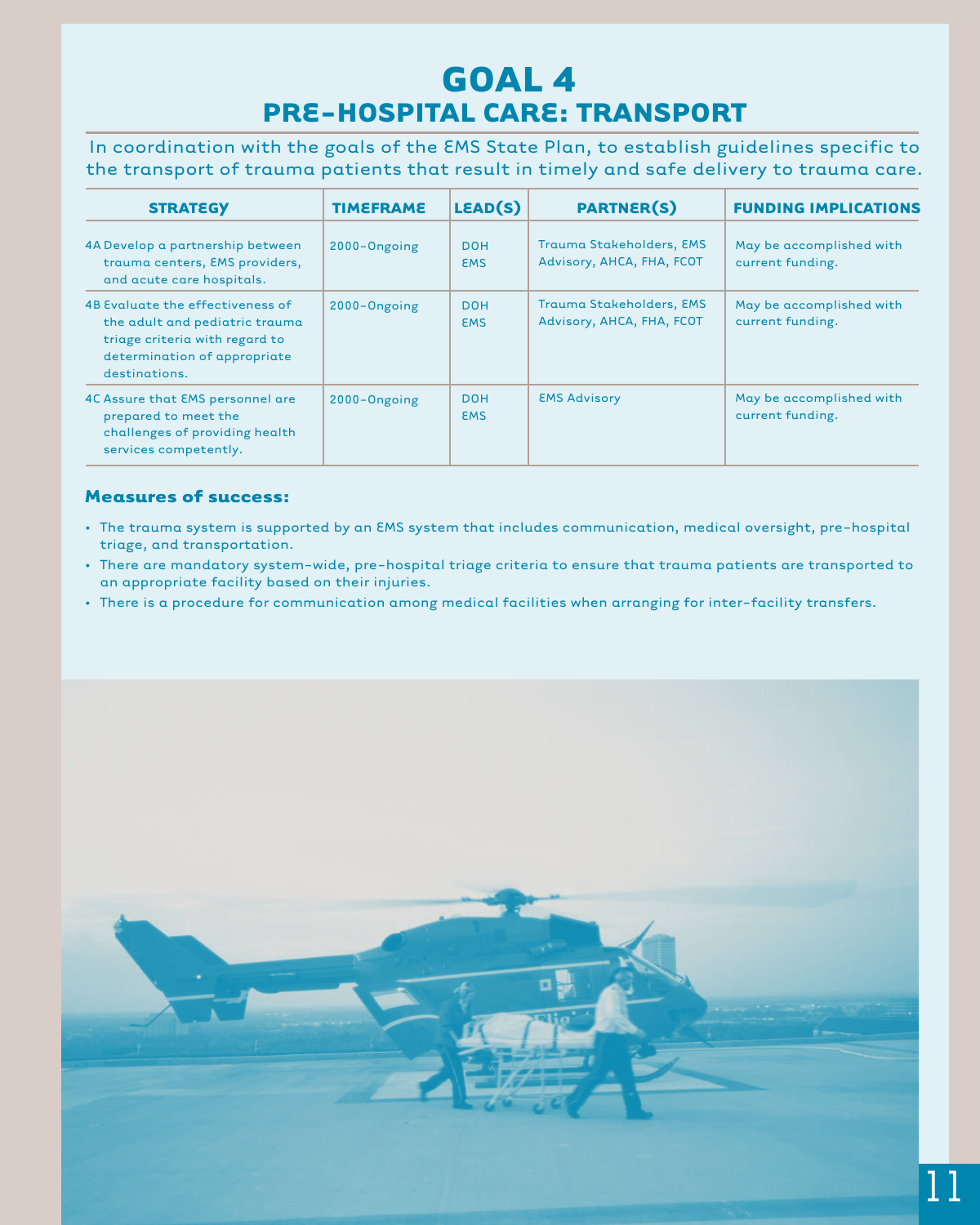### **GOAL 5 DEFINITIVE CARE: TRAUMA CENTERS**

Establish a statewide network of trauma centers, meeting minimum state standards for operation and provision of quality trauma care, in coordination with all other trauma system participants.

| <b>STRATEGY</b>                                                                                                                                                     | <b>TIMEFRAME</b> | LEAD(S)                              | <b>PARTNER(S)</b>                 | <b>FUNDING IMPLICATIONS</b>                  |
|---------------------------------------------------------------------------------------------------------------------------------------------------------------------|------------------|--------------------------------------|-----------------------------------|----------------------------------------------|
| 5A Establish and implement a<br>process and timeframe for the<br>periodic review of trauma<br>center standards.                                                     | 1998-Ongoing     | <b>DOH</b><br><b>DOH</b><br>(Trauma) | <b>Trauma Stakeholders</b>        | May be accomplished with<br>current funding. |
| 5B Review the assignment of coun-<br>ties to trauma service areas<br>and the distribution of avail-<br>able trauma centers and make<br>recommendations accordingly. | 1998-Ongoing     | <b>DOH</b><br><b>DOH</b><br>(Trauma) | Trauma Stakeholders,<br>FHA, AHCA | May be accomplished with<br>current funding. |
| 5C Evaluate the trauma center<br>standards revisions that were<br>effective June 2005. Develop<br>and implement further revisions<br>as appropriate.                | 2005-Ongoing     | <b>DOH</b><br><b>DOH</b><br>(Trauma) | <b>Trauma Stakeholders</b>        | May be accomplished with<br>current funding. |
| 5D Develop educational materials<br>for acute care hospitals on all<br>aspects of the hospital<br>partnership concept.                                              | 2005-Ongoing     | <b>DOH</b><br><b>DOH</b><br>(Trauma) | <b>Trauma Stakeholders</b>        | May be accomplished with<br>current funding. |

- DOH should ensure the numbers, levels and distribution of trauma centers required to meet system demands are available.
- DOH should ensure trauma center standards are monitored for compliance. Deficiencies are recognized and corrective action is implemented.
- Variations in standards are monitored and received annually and improvements made.
- Customer evaluations are implemented for EMS/hospital partnerships.

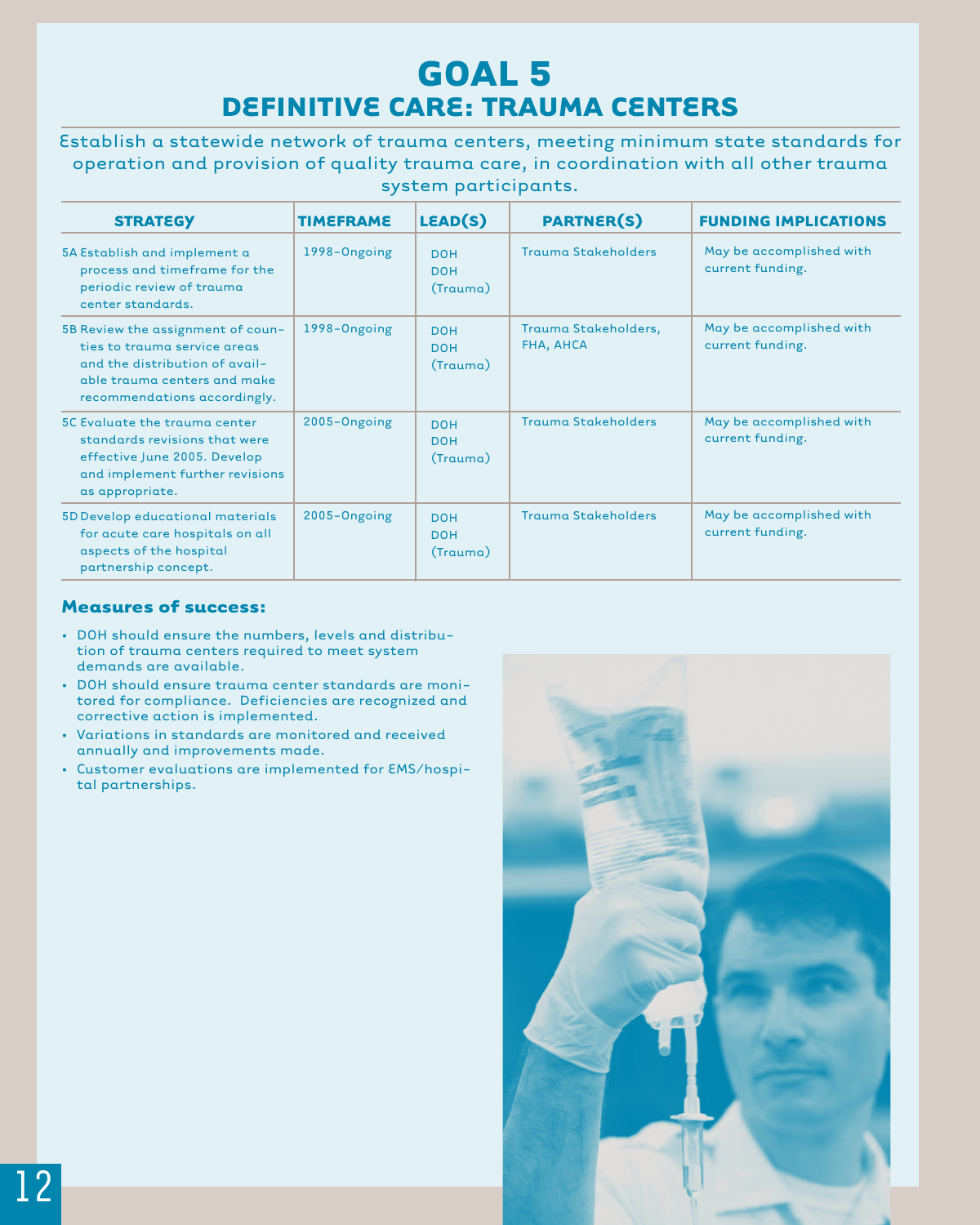### **GOAL 6 DEFINITIVE CARE: MEDICAL REHABILITATION**

Establish rehabilitation centers as active participants in Florida's inclusive trauma system, resulting in coordinated post-acute care for trauma victims.

| <b>STRATEGY</b>                                                                                                                                    | <b>TIMEFRAME</b> | LEAD(S)    | <b>PARTNER(S)</b>                         | <b>FUNDING IMPLICATIONS</b>                  |
|----------------------------------------------------------------------------------------------------------------------------------------------------|------------------|------------|-------------------------------------------|----------------------------------------------|
| 6A Establish guidelines for devel-<br>opment of regional trauma<br>plans that address medical<br>rehabilitation needs of trauma<br>victims.        | 2006             | <b>DOH</b> | Trauma Stakeholders,<br><b>AHCA, BSCI</b> | May be accomplished with<br>current funding. |
| 6B Develop and implement an<br>integrated site survey process<br>for the trauma center program<br>and the brain and spinal cord<br>injury program. | 2007             | <b>DOH</b> | <b>Trauma Centers, BSCI</b>               | May be accomplished with<br>current funding. |

- The trauma system leadership informs and educates constituencies and policy makers through community development activities and targeted media messages aimed at medical rehabilitation needs of trauma patients.
- The trauma system clearly defines the roles of all acute care hospitals within the system jurisdiction specialty population (spinal cord patients are identified and appropriate policies are implemented and tracked).
- BSCI program and trauma center site surveys are based on 395.4025, Florida Statutes (F.S.) and DOH/BSCI standards of care, customer evaluations are done by out of state surveyors and hospital personnel.
- The lead agency has incorporated within the trauma center standards requirements for inter-facility transfers.

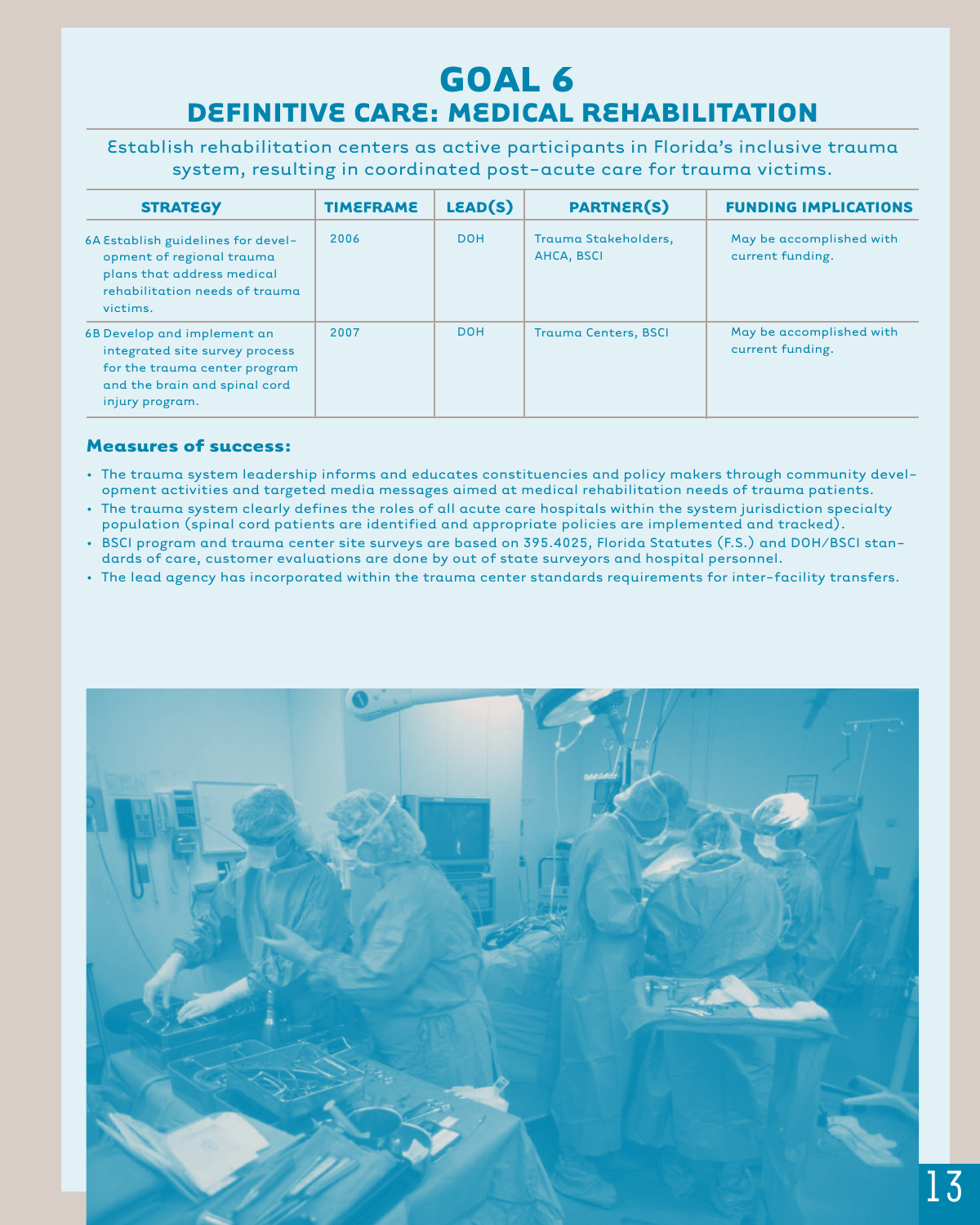### **GOAL 7 EVALUATION, QUALITY MANAGEMENT & PERFORMANCE IMPROVEMENT**

#### Establish a statewide system evaluation, quality management and performance improvement process.

| <b>STRATEGY</b>                                                                                                                                                                                   | <b>TIMEFRAME</b> | LEAD(S)    | <b>PARTNER(S)</b>          | <b>FUNDING IMPLICATIONS</b> |
|---------------------------------------------------------------------------------------------------------------------------------------------------------------------------------------------------|------------------|------------|----------------------------|-----------------------------|
| 7A Develop a process for statewide<br>review of trauma center per-<br>formance, to identify trends<br>and promote improved trauma<br>care through a quality manage-<br>ment environment.          | 2006             | <b>DOH</b> | <b>Trauma Stakeholders</b> | No additional funding.      |
| 7B Establish a process to<br>incorporate trauma center<br>quality management into the<br>system quality management<br>program at state level.                                                     | 2007             | <b>DOH</b> | <b>Trauma Stakeholders</b> | No additional funding.      |
| 7C Develop and implement a<br>method for evaluating trauma<br>system effectiveness, including<br>identification of future plan<br>goals and objectives based on<br>the outcome of the evaluation. | 2007             | <b>DOH</b> | <b>Trauma Stakeholders</b> | No additional funding.      |
| 7D Identify and evaluate existing<br>tools for trauma system<br>evaluation, including the<br>American College of Surgeons'<br>trauma system evaluation<br>process.                                | 2007             | <b>DOH</b> | <b>Trauma Stakeholders</b> | No additional funding.      |
| 7E Develop comprehensive process<br>to evaluate the<br>effectiveness of the inclusive<br>trauma system at the local,<br>regional, and state level.                                                | 2008             | <b>DOH</b> | <b>Trauma Stakeholders</b> | No additional funding.      |

- Collected data is used for strategic and budgetary planning.
- Collected data from a variety of resources is used to review the appropriateness of trauma system policies and procedures.
- Education for trauma system participants is developed based on a review and evaluation of trauma system data.
- Trauma data reports are generated by the trauma system no less than once per year and are disseminated to trauma system leaderships and stakeholders to evaluate and improve care.
- The multidisciplinary trauma system committee regularly reviews trauma system data reports to monitor trauma system performance and to determine the need for system modifications.
- Pre-hospital care providers collect data by a run report on each patient, provide data to the hospital, and have a mechanism to evaluate the data.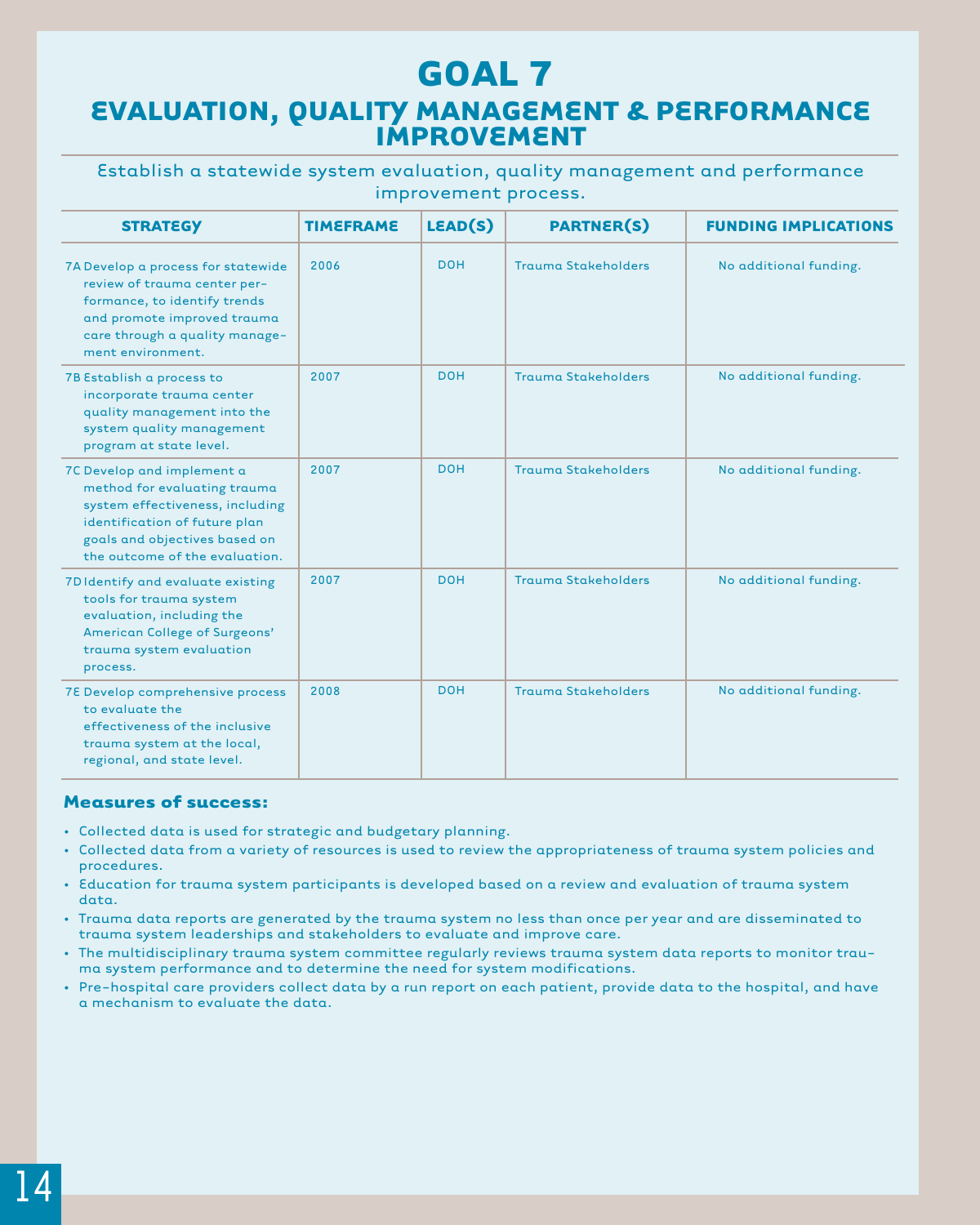### **GOAL 8 REGIONAL SYSTEM EVALUATION**

Establish regional system evaluation, quality management and performance improvement in areas without a trauma agency.

| <b>STRATEGY</b>                                                                                                                               | <b>TIMEFRAME</b> | LEAD(S)    | <b>PARTNER(S)</b>                                                                                               | <b>FUNDING IMPLICATIONS</b>                  |
|-----------------------------------------------------------------------------------------------------------------------------------------------|------------------|------------|-----------------------------------------------------------------------------------------------------------------|----------------------------------------------|
| 8A Develop and implement a com-<br>prehensive regional trauma<br>system to address trauma<br>issues at the local level.                       | $2005 - 2010$    | <b>DOH</b> | <b>Association of Florida</b><br>Trauma Agencies, Trauma<br>Stakeholders, and<br><b>Community Organizations</b> | No additional funding.                       |
| 8B Establish trauma regions that<br>include EMS and trauma system<br>stakeholder groups.                                                      | 2005-2007        | <b>DOH</b> | Association of Florida<br>Trauma Agencies, Trauma<br>Stakeholders, and<br><b>Community Organizations</b>        | Contingent upon additional<br>funding.       |
| 8C Establish appropriate roles for<br>trauma agencies to assist in<br>furthering the operation of<br>trauma systems at the regional<br>level. | 2005-2007        | <b>DOH</b> | <b>Association of Florida</b><br>Trauma Agencies, Trauma<br>Stakeholders, and<br><b>Community Organizations</b> | May be accomplished with<br>current funding. |
| 8D Establish a process for periodic<br>evaluation of human resource<br>needs at the regional level.                                           | 2005-Ongoing     | <b>DOH</b> | Association of Florida<br>Trauma Agencies, Trauma<br>Stakeholders, and<br><b>Community Organizations</b>        | May be accomplished with<br>current funding. |

- Establish community, local, regional partnership in trauma regions.
- Identify existing resources and services within trauma regions.
- Provide for ongoing communication with stakeholders, elected officials and policy leaders.
- Legislation to determine trauma regions and integrating emergency medical services, emergency and public health preparedness, and local health care systems.
- Education for state, regional and local constituencies and policy makers fosters collaboration and cooperation for trauma regional planning system enhancement.

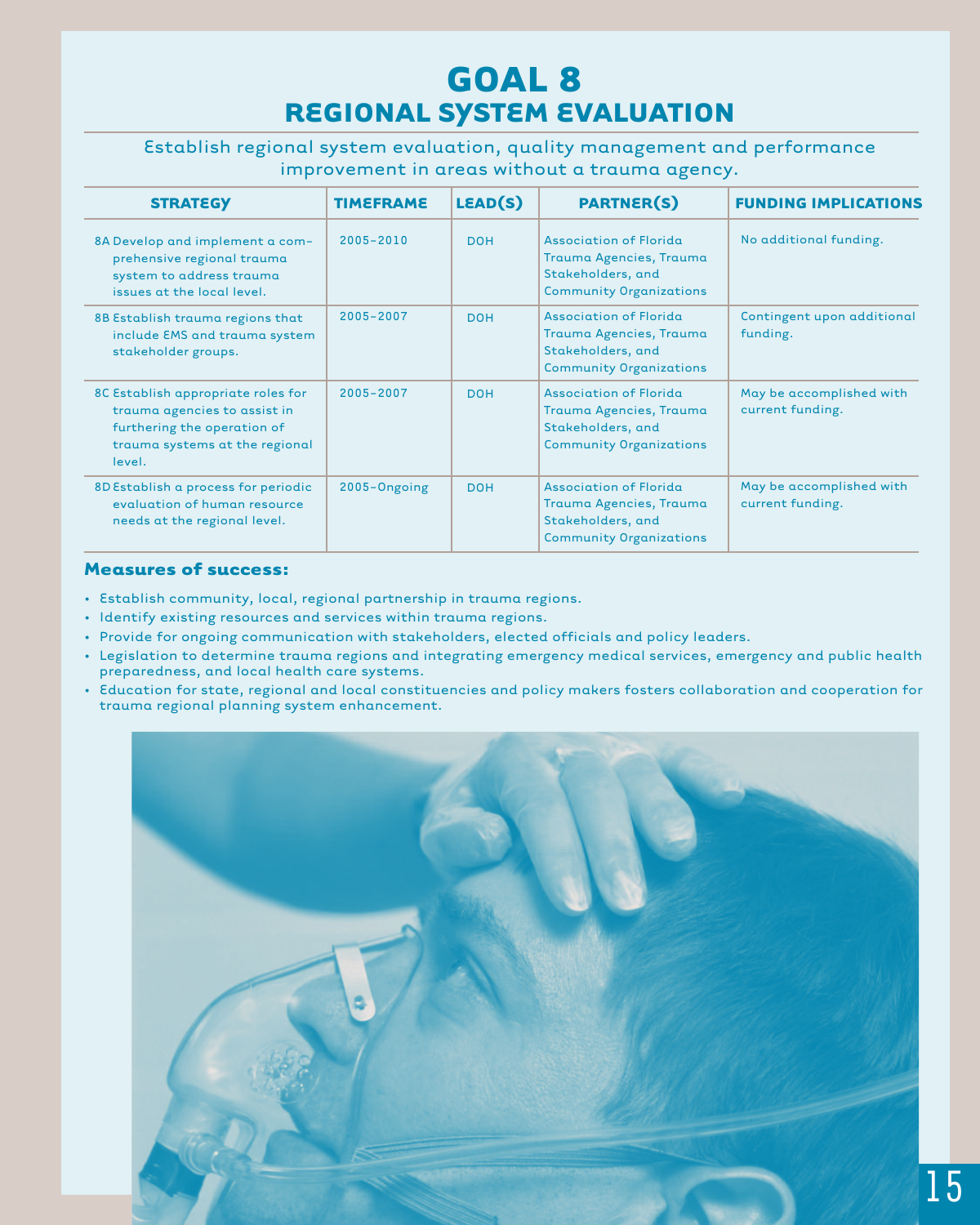### **GOAL 9 TRAUMA REGISTRY**

To provide an accurate and accessible trauma registry to support trauma system evaluation, performance improvement, public health planning, injury prevention, and outcomes research.

| <b>STRATEGY</b>                                                                                                                                                                                                      | <b>TIMEFRAME</b> | LEAD(S)    | <b>PARTNER(S)</b>                             | <b>FUNDING IMPLICATIONS</b>                                         |
|----------------------------------------------------------------------------------------------------------------------------------------------------------------------------------------------------------------------|------------------|------------|-----------------------------------------------|---------------------------------------------------------------------|
| 9A Develop a comprehensive, peri-<br>odic reporting process that<br>ensures accurate data and<br>timely availability.                                                                                                | 2007             | <b>DOH</b> | Trauma Stakeholders, EMS                      | May be accomplished with<br>current funding.                        |
| 9B Present to providers a regular<br>review and comparison of<br>patient outcomes at a state<br>level to facilitate and ensure an<br>effective quality improvement<br>process.                                       | 2007             | <b>DOH</b> | Trauma Stakeholders, EMS                      | May be accomplished with<br>current funding.                        |
| 9C Develop inter-departmental<br>and external partnerships to<br>share and integrate data for<br>the purpose of improving<br>patient outcomes and<br>facilitating planning throughout<br>the course of patient care. | 2008-2009        | <b>DOH</b> | Trauma Stakeholders, EMS,<br><b>BSCI, OIP</b> | May be accomplished with<br>current funding.                        |
| 9D Implement a more responsive,<br>uniform and streamline data<br>set and electronic collection<br>process that is more readily<br>integrated with quality<br>assurance process and other<br>data sets.              | 2008-2009        | <b>DOH</b> | Trauma Stakeholders, EMS,<br><b>BSCI, OIP</b> | May require additional<br>funding to implement new<br>technologies. |

- The department has a computerized data management system based upon industry standards to collect, link and provide for the reporting of trauma outcomes, research and performance improvement.
- The lead agency prepares annual reports on trauma care in the state, regional and local areas.
- Datasets from pre-hospital, trauma, acute care, rehabilitation, vital statistics and others throughout the continuum of care are linked for the purpose of system planning, injury prevention, performance improvement and research.
- The trauma system implements and regularly reviews a standardized report on patient care outcomes as measured against state and national norms.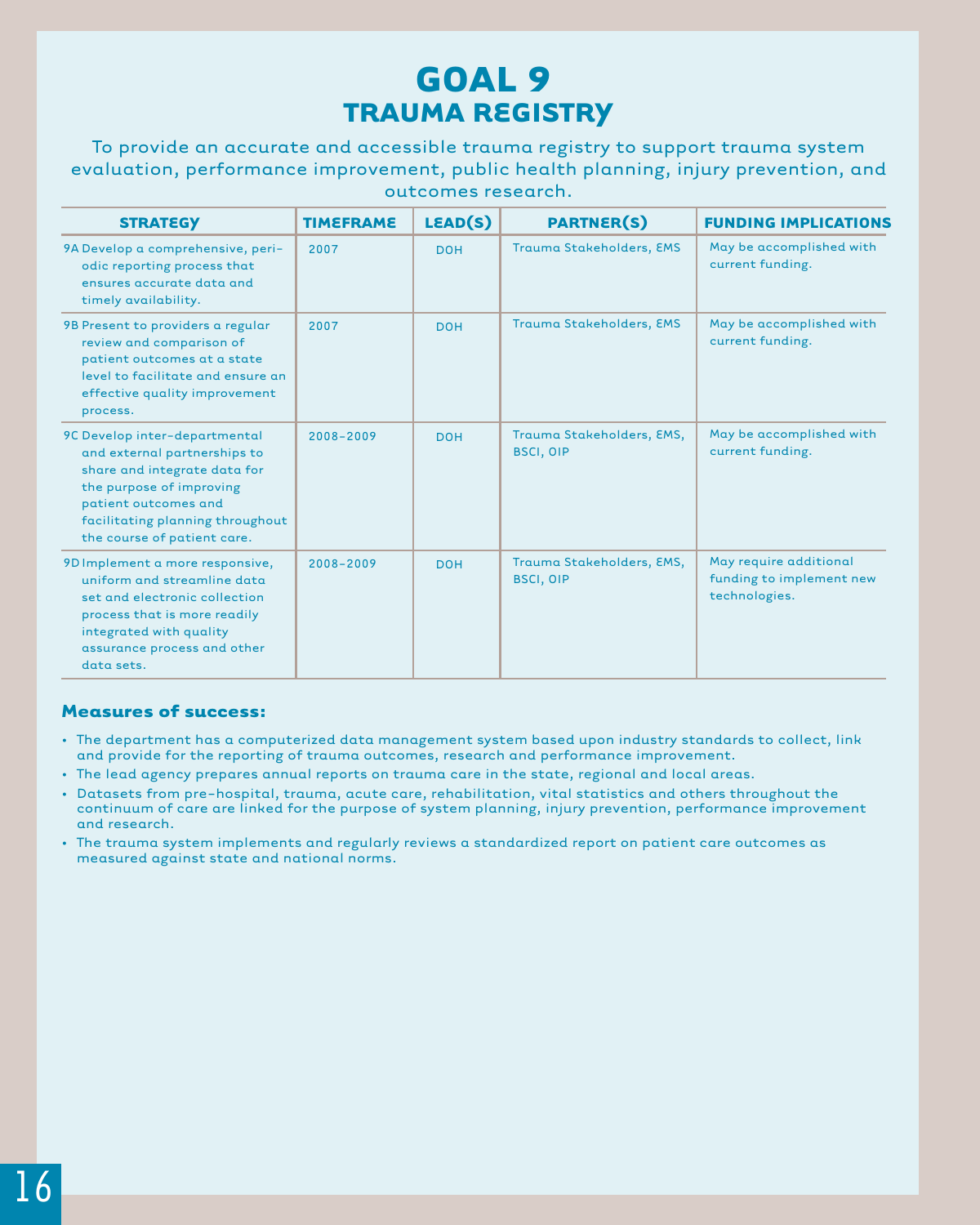# Appendix A STSPIC Members

**Larry Lottenberg,** M.D., Co-Chair Shands at the University of Florida Gainesville

**Laurie A. Romig,** M.D., Co-Chair Saint Petersburg

**Dan Azzariti** City of New Port Richey

**Ernest Block,** M.D. Orlando Regional Medical Center

**Robby Brown** Jackson County Fire and Rescue Unit Marianna

**Beth Brunner, Executive Director of the** Florida Chapter of the American College of Emergency Physicians Orlando

**Patricia Byers,** M.D. Jackson Memorial Hospital/Ryder Trauma **Center** Miami

**Catherine Carrubba,** M.D. Hillsborough County Trauma Agency Tampa

**Daniel B. Coble** Florida Board of Nursing Tallahassee

**George Danz** Trauma Management Agency Fort Lauderdale

**Jeff Davis, D.O.** Palm Beach County Health Care District West Palm Beach

**Johnny Delgado** Key Largo

**Jeanne Eckes** Broward General Medical Center Fort Lauderdale

**Joseph V. Ferra** District Chief, EMS Coordinator Martin County Fire Rescue Stuart

**Lewis Flint,** M.D. Tampa General Healthcare

**Jan Gorrie** Buchanan Ingersoll, P.C. Tampa

**Bob Harvey** Florida Committee on Trauma Jacksonville

**Jim Howard** North-Central Florida Trauma Agency Gainesville

**Warren Jones** Tallahassee Memorial Hospital

**Celleste Kallenborn,** R.N. Tampa General Hospital

**Dianna Liebnitzky** Assistant Director Neuro-Science Institute Florida Hospital Orlando

**Laura MacLafferty** Agency for Health Care Administration Hospital and Outpatient Services Tallahassee

**Terry Martinez** Regional Regulatory Affairs Humana, Inc. Miramar

**Larry McPherson** Florida Board of Medicine Tallahassee

**Tracy Meltzer,** A.R.N.P., M.S.N. Memorial Regional Hospital Hollywood

**David Meurer,** M.D. University of Florida College of Medicine Gainesville

**David Mozingo,** M.D. Shands at the University of Florida Gainesville

**Joe Nelson,** D.O., M.S., State EMS Medical Director Coral Springs

**Gerry Pagano** Health Care District-Trauma Hawk West Palm Beach

**Amy Paratore,** R.N. Nurse Manager Tampa General Hospital

**Karen Peterson,** J.D. Florida Hospital Association Tallahassee

**Ivan Puente,** M.D. Broward General Medical Center Fort Lauderdale

**John Scott,** R.N. Nurse Manager Tampa General Hospital Trauma and Aeromed Services Tampa

**David Shatz,** M.D. Jackson Memorial Hospital/ Ryder Trauma Center Miami

**Rick Slevinski,** M.D. Pace

**Joe Tepas,** M.D. Shands Jacksonville

**Suzette Tyler-Ball,** R.N. Broward General Medical Center Fort Lauderdale

**Barbara Uzenoff,** R.N. Manager Hillsborough County Trauma Agency Tampa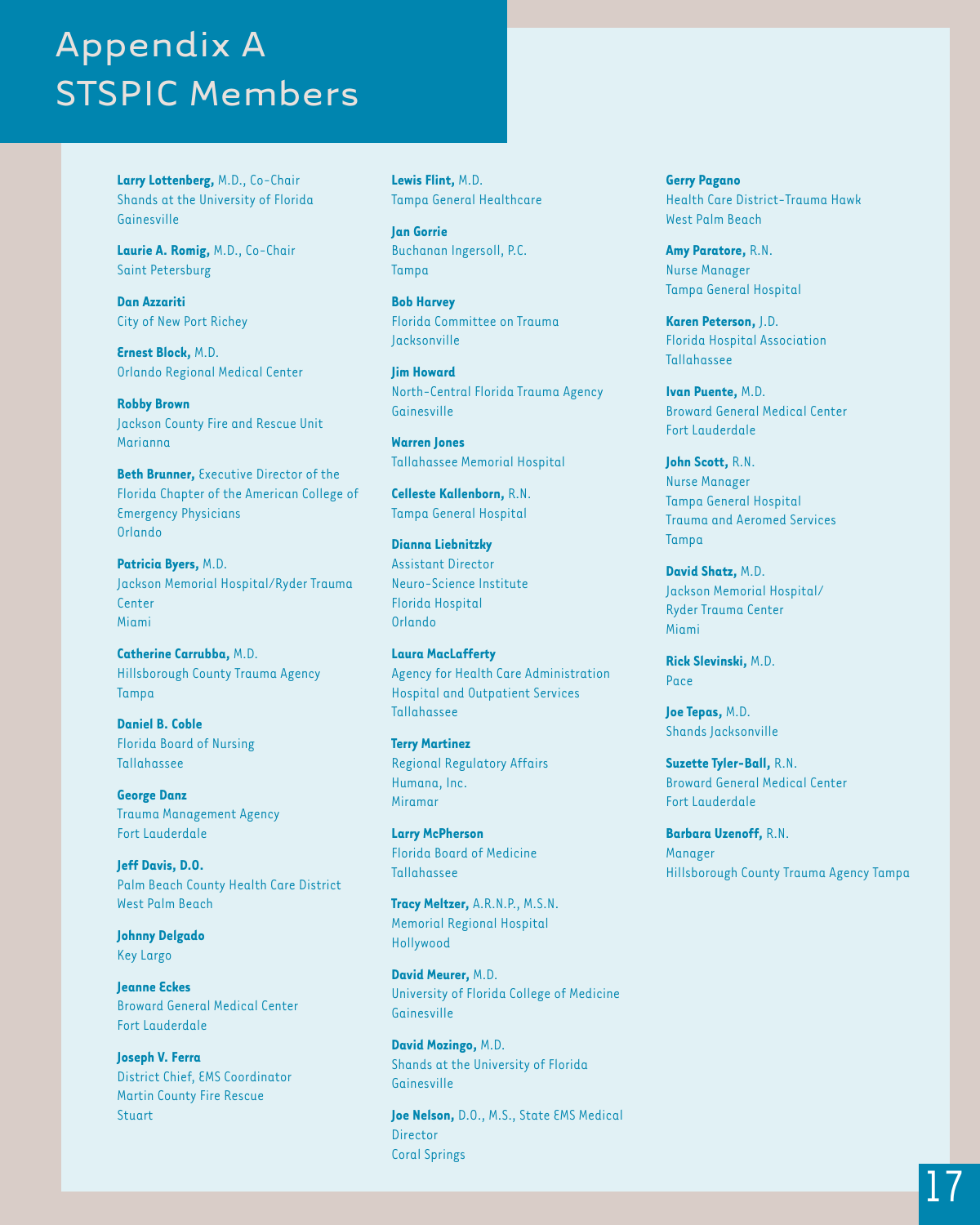# Appendix B — Trauma Centers Location Map



\*Level I \*\*Level II \*\*\*Pediatric Trauma Referral Center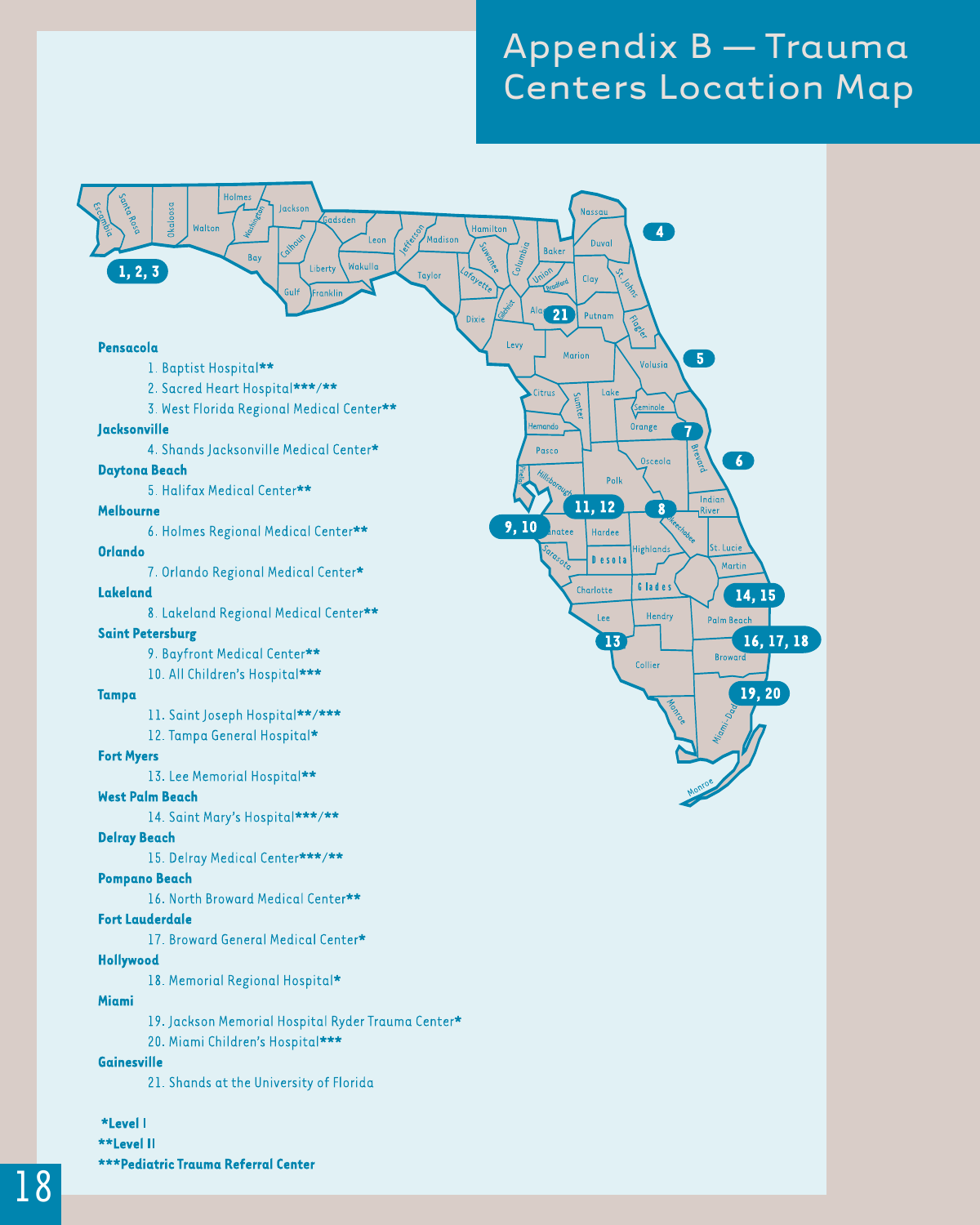# Appendix C — Acronyms and Components of an Inclusive Trauma System

#### **Acronyms**

- **AHCA:** Agency for Health Care Administration
- **ACS:** American College of Surgeons
- **A.R.N.P.:** Advanced Registered Nurse Practitioner
- **BSCI:** Brain and Spinal Cord Injury
- **D.O.:** Diploma in Osteopathy
- **DOH:** Department of Health
- **EMS:** Emergency Medical Services
- **EOC:** Emergency Operations Center
- **F.A.C.S:** Fellow of the American College of Surgeons
- **FCOT:** Florida Committee on Trauma
- **FHA:** Florida Hospital Association
- **M.D.:** Medicinae Doctor (Doctor of Medicine)
- **M.S.:** Masters of Science
- **M.S.N.:** Masters of Science in Nursing
- **M.S.P.H.:** Masters of Science in Public Health
- **OIP:** Office of Injury Prevention
- **Ph.D.:** Doctor of Philosophy
- **PHP:** Public Health Preparedness
- **R.N.:** Registered Nurse
- **STSPIC:** State Trauma System Plan Implementation Committee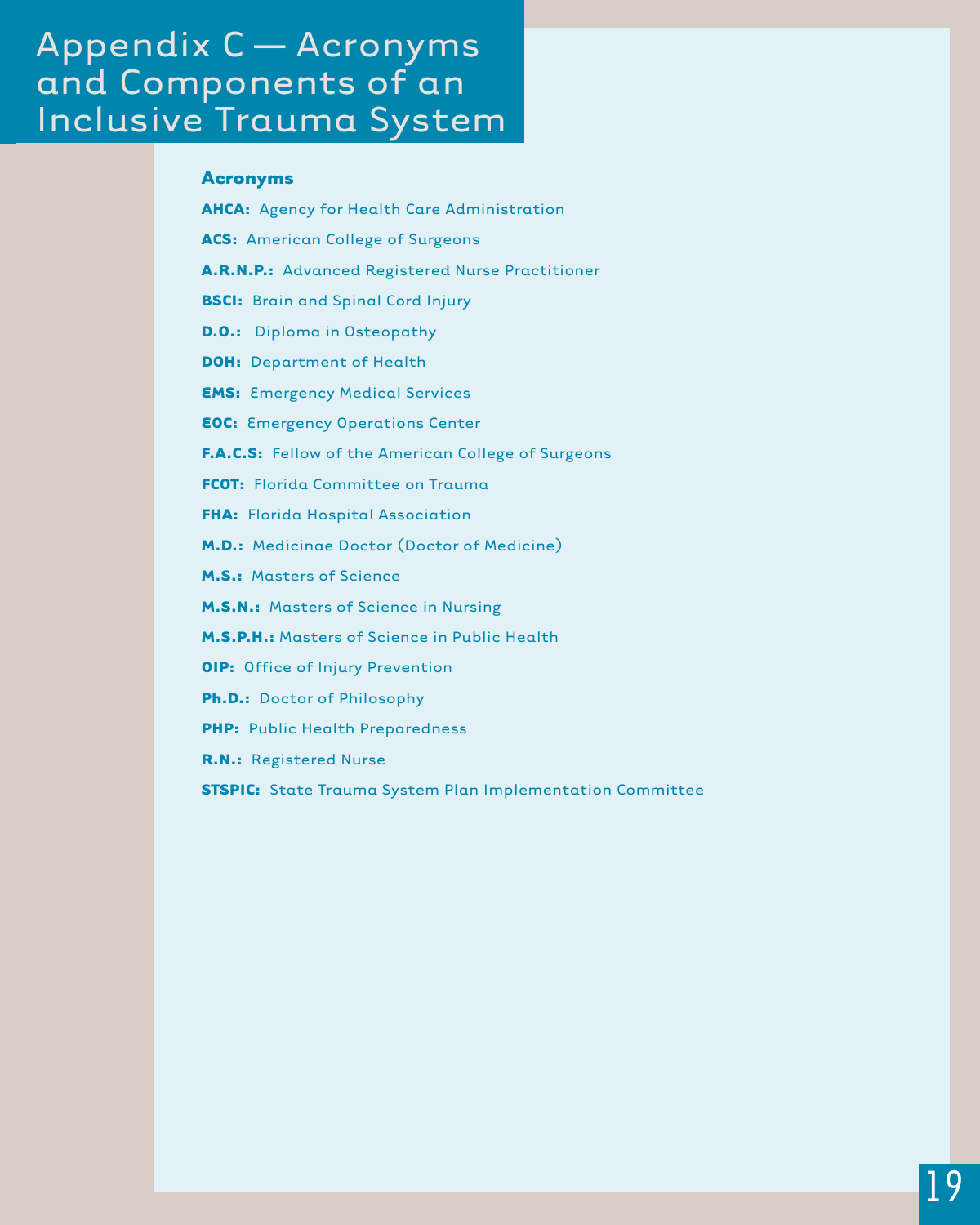# Process Diagram

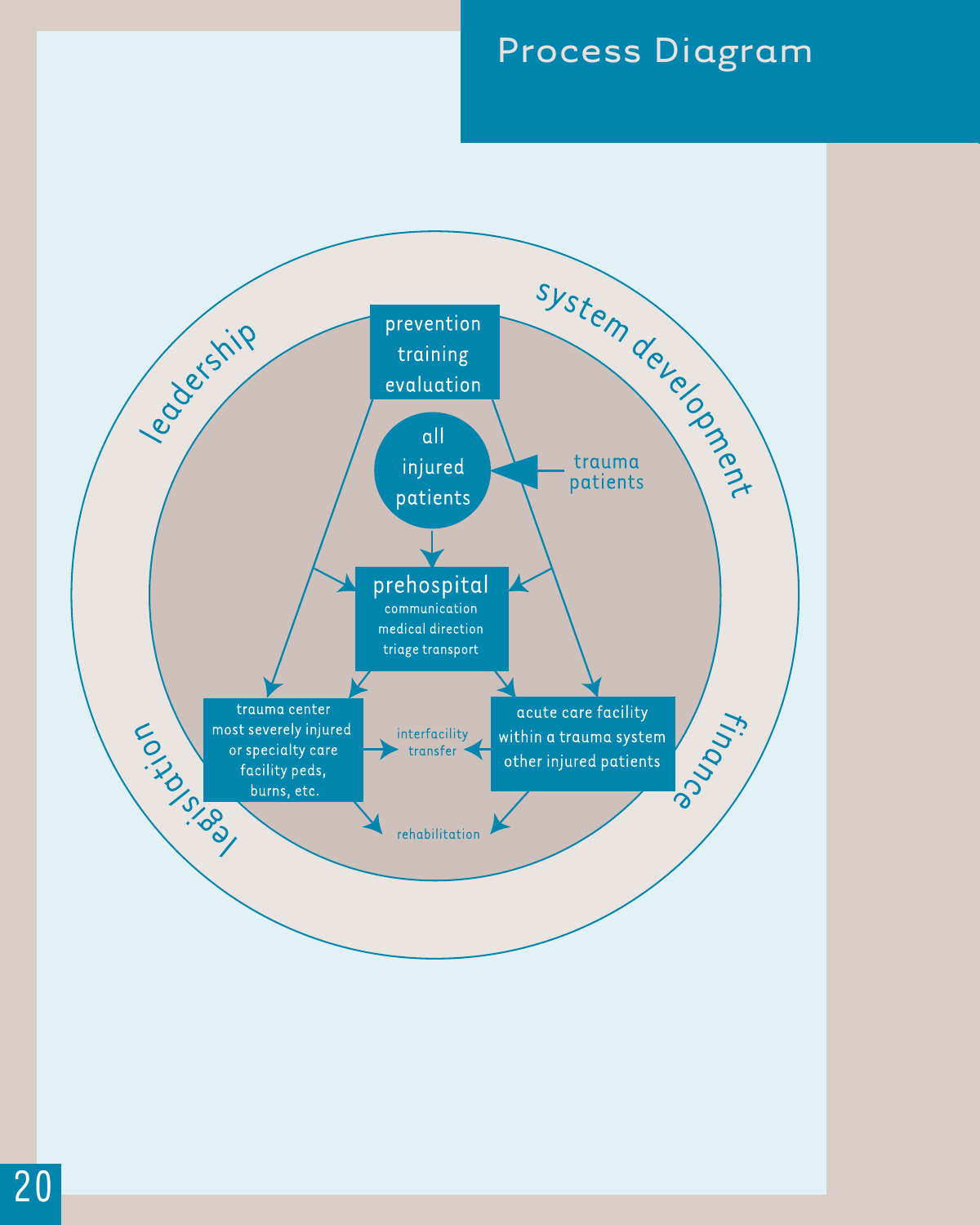# Acknowledging Our Partners

**The current state of the trauma system in Florida, and our strategic direction for the next five years, was achieved through the talents and dedication of many individuals throughout Florida, including:**

- The leadership of Governor Jeb Bush and the Florida Legislature
- The Office of Trauma Strategic Planning Team
- Our Federal funding partners Centers for Disease Control and Prevention, Health Resources and Services Administration, and the Department of Homeland Security
- The 21 Trauma Centers of Florida
- Florida Committee on Trauma
- State Trauma System Plan Implementation Committee
- American College of Surgeons
- Out of State Consultants (site visit consultants)
- EMS Advisory Council
- Agency for Health Care Administration
- **■** American Burn Association
- Florida Hospital Association
- **■** Florida Homes for the Aged
- Florida Health Care Association
- Department of Elder Affairs
- Department of Health
- **BSCI Program & Association**
- Office of Injury Prevention
- **■** Office of Public Health Preparedness
- **■** Bureau of EMS
- Emergency Operations Center
- EMS Providers and Directors
- **■** Emergency Room Nurses and Flight Programs
- **■** Trauma Agencies
- **■** Trauma Registrars
- **■** American Trauma Society
- ■**Hospice**